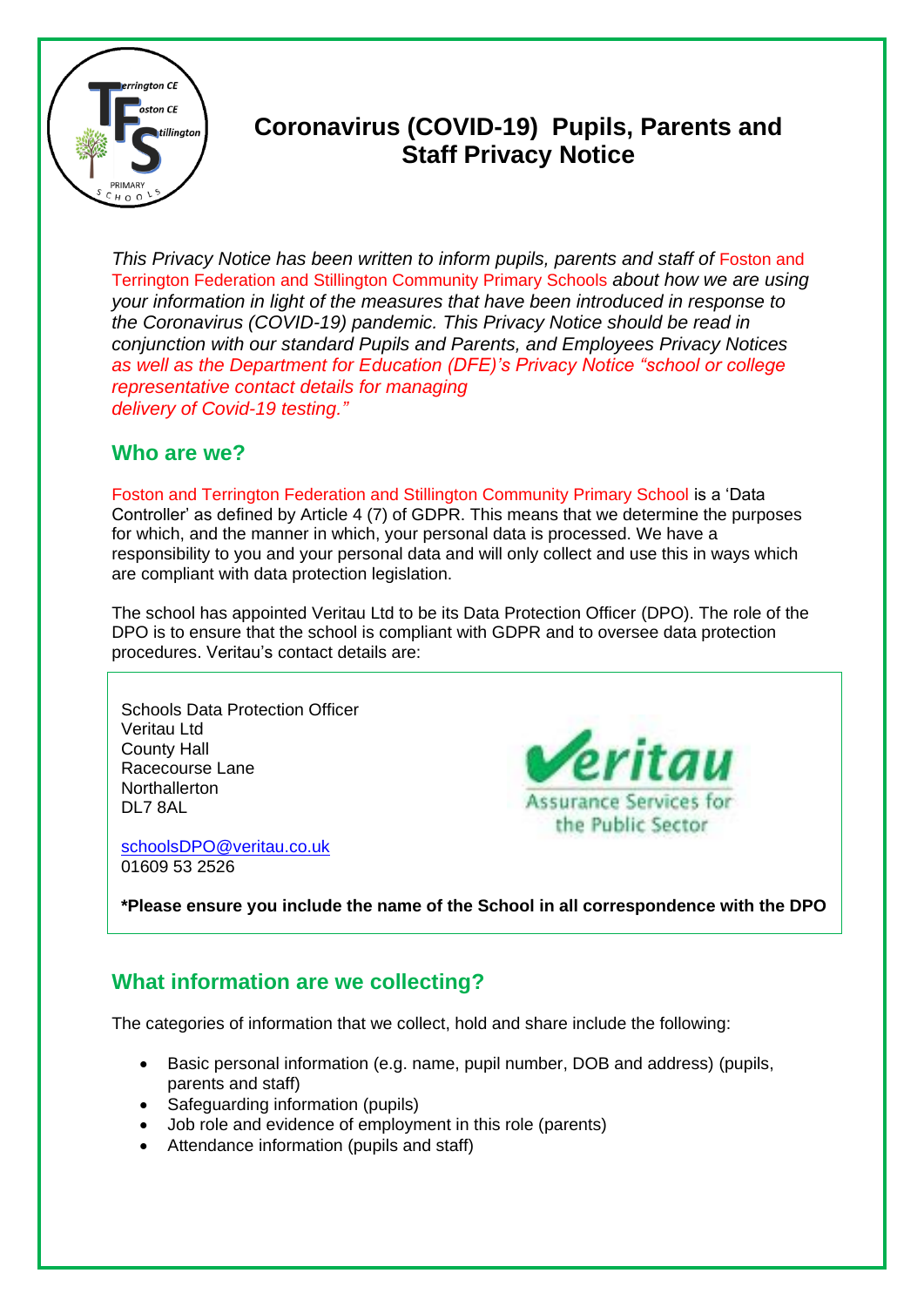We will also process information which may include 'special category' data about our pupils including:

- Information which identifies children that are 'vulnerable' (those who have a social worker, such as children in the care of the Local Authority and those children and young people up to the age of 25 with education, health and care (EHC) plans)
- Relevant medical information (pupils and staff).

#### **Why do we process your personal data?**

We are processing this information to facilitate the provision of care for vulnerable children and the children of critical workers.

This involves:

- Processing pupil information to facilitate their learning and meet any care requirements that they have.
- Processing parents' employment information to confirm their status as a critical worker.
- Processing the information of staff members who have been redeployed in order to meet resourcing needs.

Any personal data that we process about our pupils and parents for these purposes is done so in accordance with Article 6 and Article 9 of GDPR:

Article 6 (d) public task as supported by the Education Act 2002 for maintained schools (Section 175) or Non Maintained Schools Regulations 1999 for non-maintained schools (Section 3).

Article 9.2(i) of GDPR, where it is in the public interest on Public Health Grounds. This data is processed under the obligations set out in Public Health legislation (Regulations 3(1) and (4) of the Health Service (Control of Patient Information) Regulations 2002 (COPI)) which allows the sharing of data for COVID related purposes and where it is carried out by [a health care professional OR someone who owes an equivalent duty of confidentiality to that data].

Please refer to our standard Pupils and Parents and Employees Privacy Notices for further information about the lawful basis we rely upon to process your data.

## **Who do we obtain your information from?**

Much of the information we process will be obtained directly from you. We will also process information received from:

- Department for Education (DfE)
- Local Education Authority. If your child is attending one of our schools as a result of the COVID-19 pandemic response and your child's previous school was in a neighbouring LEA, then we may need to obtain information from this LEA.
- Previous schools attended

#### **Who do we share your personal data with?**

We are obliged to share attendance data with the Department for Education during this time.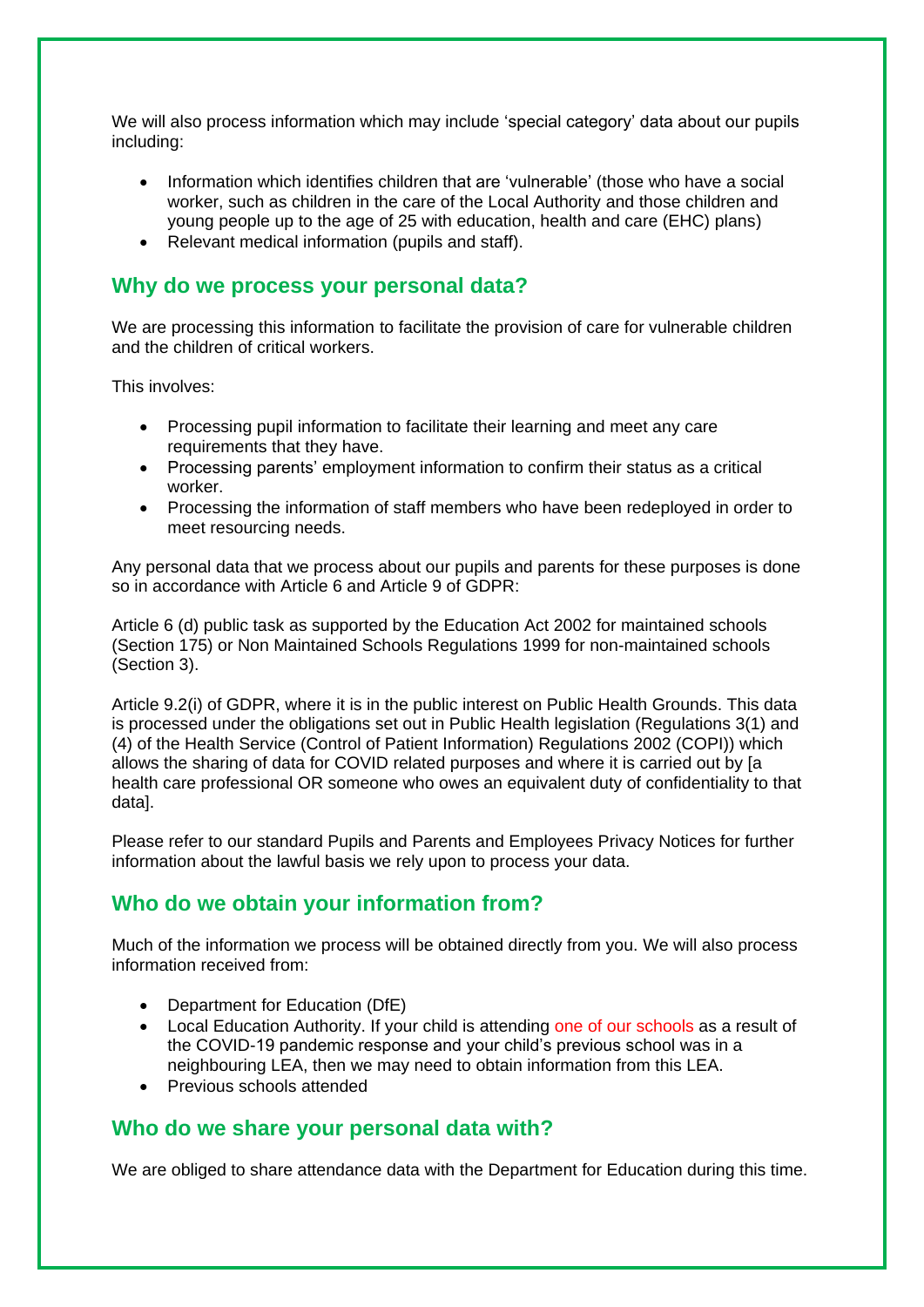The following information will be shared:

1. The names of all children who are in attendance on each day

2. If the child is not enrolled at your school, the name of the school where the child is enrolled

3. Whether the child is present on each day

4. Whether the child has parents who are critical workers

5. If the child is vulnerable e.g. they have on an education health and care plan (EHCP), have a social worker (CiN), or are looked after children

6. If the child is on an EHCP

7. If the child has a social worker

8. The time the child signed into the school

9. The time the child signed out of the school

10. The number of children or staff members that are ill, isolating, shielding and whether there is a suspected or confirmed case of COVID-19.

11. The number of children or staff members who have been asked to self-isolate by the NHS Test and Trace system.

12. The number of children or staff members living with a clinically extremely vulnerable person.

We may also be required to share information with neighbouring Local Education Authorities if your child is attending our one of our schools as a result of the COVID-19 pandemic response and your child's previous school was in a neighbouring LEA.

For further details about who we share information with, please see our full Pupil and Parents and Employees Privacy Notices.

## **How long do we keep your personal data for?**

We will only retain your data for as long as it is necessary to do so. In respect of parents, we will not retain a copy of the evidence that you provide to us to prove that you are a critical worker.

For further details about retention of your data, please refer to our full Pupils and Parents and Employees Privacy Notices.

## **What rights do you have over your data?**

Under GDPR data subjects have the following rights in relation to the processing of their personal data:

- to be informed about how we process your personal data. This notice fulfils this obligation
- to request access to your personal data that we hold, and be provided with a copy of it
- to request that your personal data is amended if inaccurate or incomplete
- to request that your personal data is erased where there is no compelling reason for its continued processing
- to request that the processing of your personal data is restricted
- to object to your personal data being processed

If you have any concerns about the way we have handled your personal data or would like any further information, then please contact our DPO on the address provided above.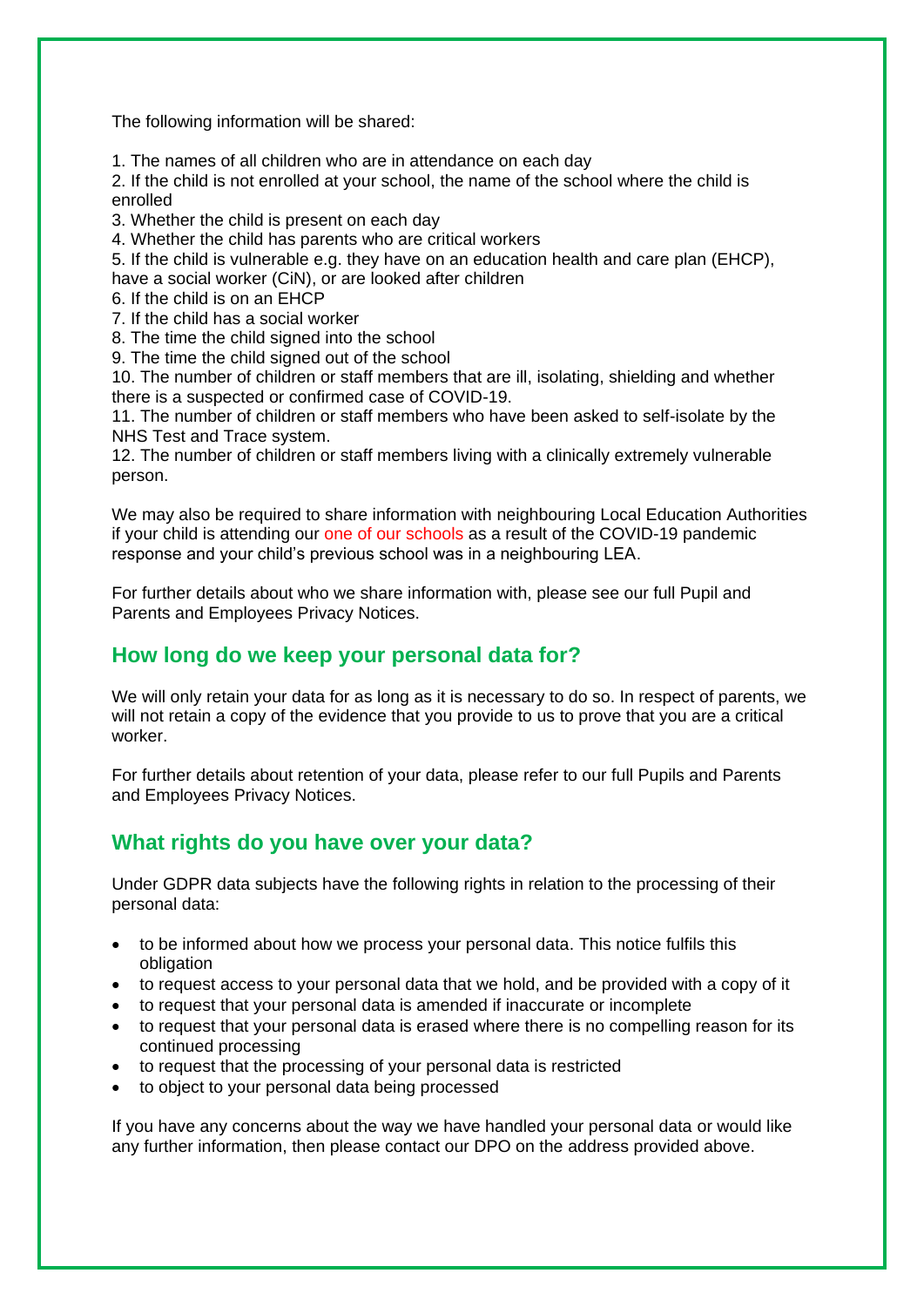If we cannot resolve your concerns you may also complain to the Information Commissioner's Office (the Data Protection Regulator) about the way in which the school has handled your personal data. You can do so by contacting:

First Contact Team Information Commissioner's Office Wycliffe House Water Lane Wilmslow Cheshire SK9 5AF [casework@ico.org.uk](mailto:casework@ico.org.uk) // 0303 123 1113

### **NHS Test and Trace**

All UK schools have an obligation to respond appropriately to the Government's advice regarding coronavirus. In order to aid the Government in fighting COVID-19 (coronavirus) and to help keep everyone safe as children return to school, the school will take part in the NHS "Test and Trace" service.

If there is a suspected or confirmed case of COVID-19 then we may be required to share staff, students, parents and visitor's personal data with NHS Test and Trace, who act as a Data Controller in their own right.

The information will be transferred to DHSC, who will share this with the NHS, GPs. PHE and the Local Government will use this information for wider test and trace activities as well as statistical and research purposes.

This information may include:

- Your full name
- Your date of birth
- Your contact details
- Relevant medical information

We will keep a record of any information shared.

If the NHS Test and Trace service contacts you, the service will use text messages, email or phone.

For more information about the service please see the Government guidance and Public Health England's privacy notices:

<https://www.gov.uk/guidance/nhs-test-and-trace-how-it-works> <https://contact-tracing.phe.gov.uk/help/privacy-notice>

## **COVID-19 Lateral Flow Testing**

From January 2021 the school will be taking part in voluntary COVID-19 (Coronavirus) testing of staff. This referred to as "lateral flow testing" or "asymptomatic testing".